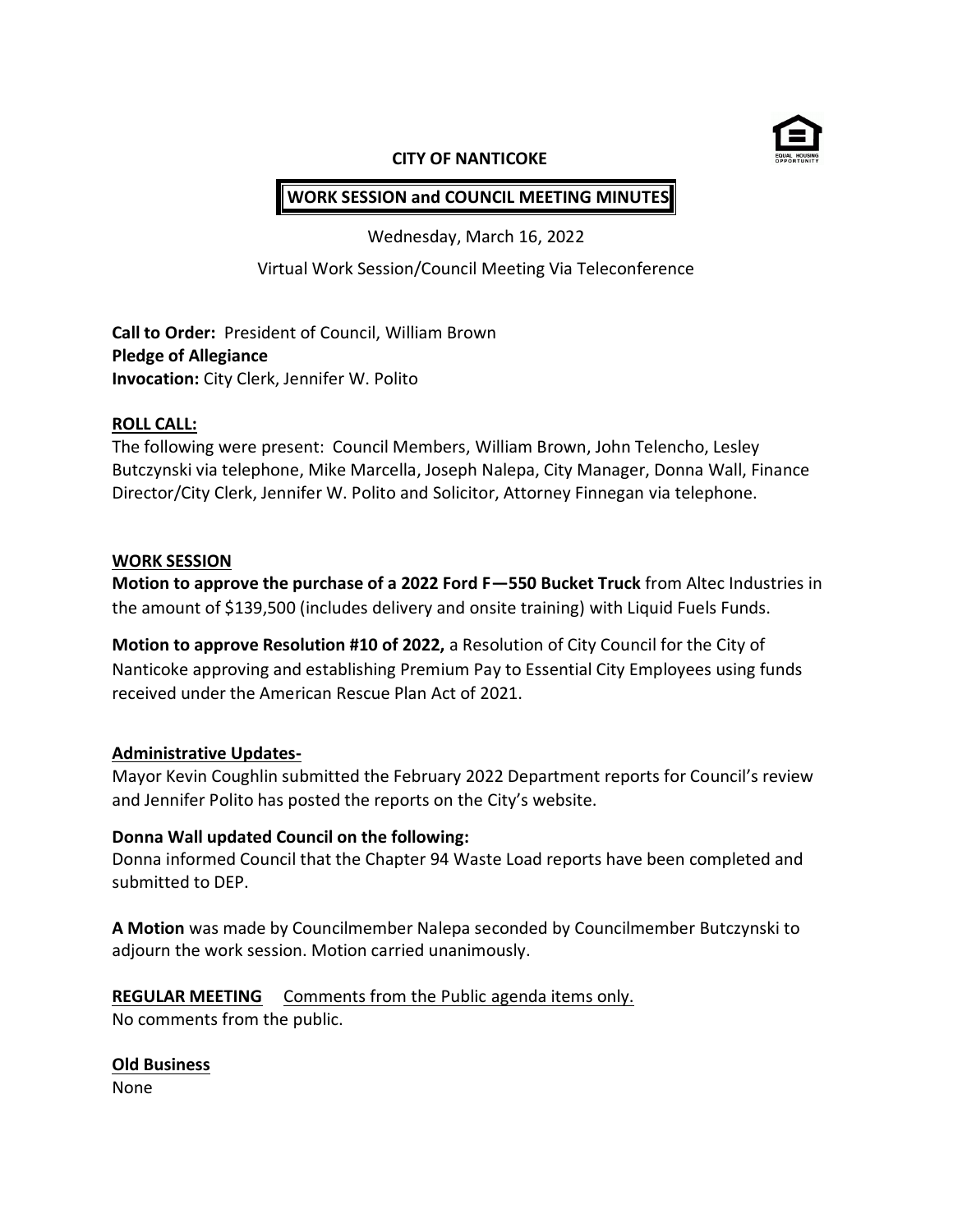### **New Business**

**A Motion** to approve the March 2, 2022 minutes was made by Councilmember Marcella seconded by Councilmember Telencho. Motion carried unanimously

**A Motion** to approve the payment of the bills in the amount of \$291,760.47, (Payroll(s) \$119,263.61 and Payables \$172,496.86) was made by Councilmember seconded by Marcella Councilmember Telencho. Motion carried unanimously.

**Motion to approve the purchase of a 2022 Ford F—550 Bucket Truck** from Altec Industries in the amount of \$139,500 (includes delivery and onsite training) with Liquid Fuels Funds was made by Nalepa Councilmember Telencho. Motion carried unanimously.

**Motion to approve Resolution #10 of 2022,** a Resolution of City Council for the City of Nanticoke approving and establishing Premium Pay to Essential City Employees using funds received under the American Rescue Plan Act of 2021 was made by Councilmember Nalepa seconded by Councilmember Butczynski. Motion carried unanimously.

**COMMENTS FROM THE PUBLIC –** None

**Correspondence-None**

### **Announcements-**

The City of Nanticoke's City-wide Yard Sale is scheduled for Saturday, April 30, 2022 with a rain date of Sunday, May 1, 2022. Any resident who wishes to participate and wants to be added to the City's list, please call 570-735-2800 ext. 101 by Wednesday, April, 27, 2022. This list will be handed out in the Patriot Park on the morning of the event and posted on our Facebook Page.

The City of Nanticoke's Municipal Building will be re-opening to the public on Monday March 21, 2022 and future City Council meetings will be held back in the Council Chambers. We ask that you still socially distance from others and *unvaccinated people are required to* please wear a mask.

### **Councilmember Comments-**

**Vice President Telencho** wished everyone a Happy St. Patrick's Day.

**Councilmember Butczynski** thanked the DPW Department for an excellent job clearing the snow and ice last Saturday. Kudos to the Fire and Police Departments too.